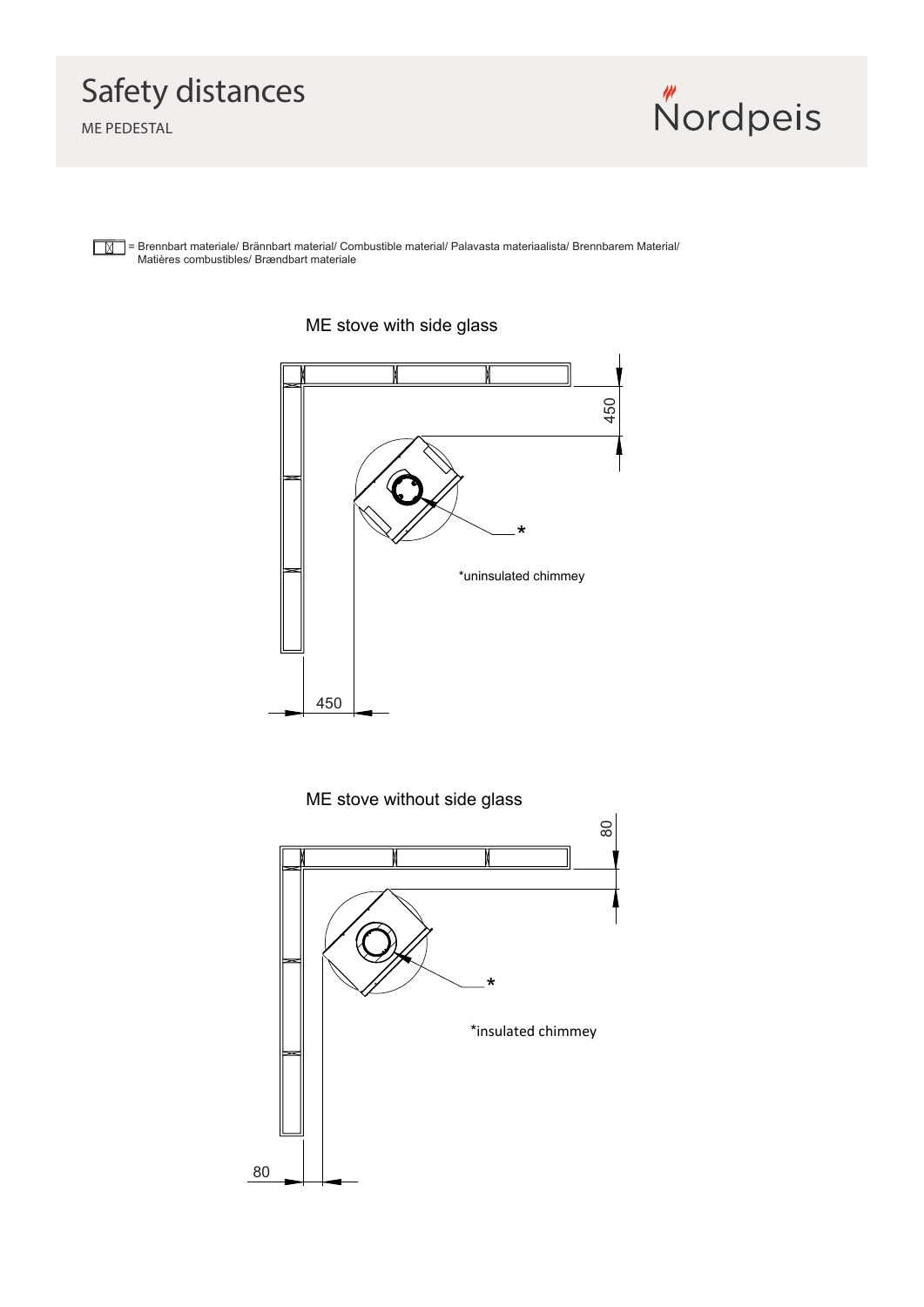## Safety distances

ME PEDESTAL

 $\sqrt{/\!/}/\!/$  $\Box$ 

**Nordpeis** 

= Brannmur/ Brandmur/ Firewall/ Palomuuri/ Hitzenschutzwand/ Mur pare feu/ Brandmur

= Brennbart materiale/ Brännbart material/ Combustible material/ Palavasta materiaalista/ Brennbarem Material/ Matières combustibles/ Brændbart materiale